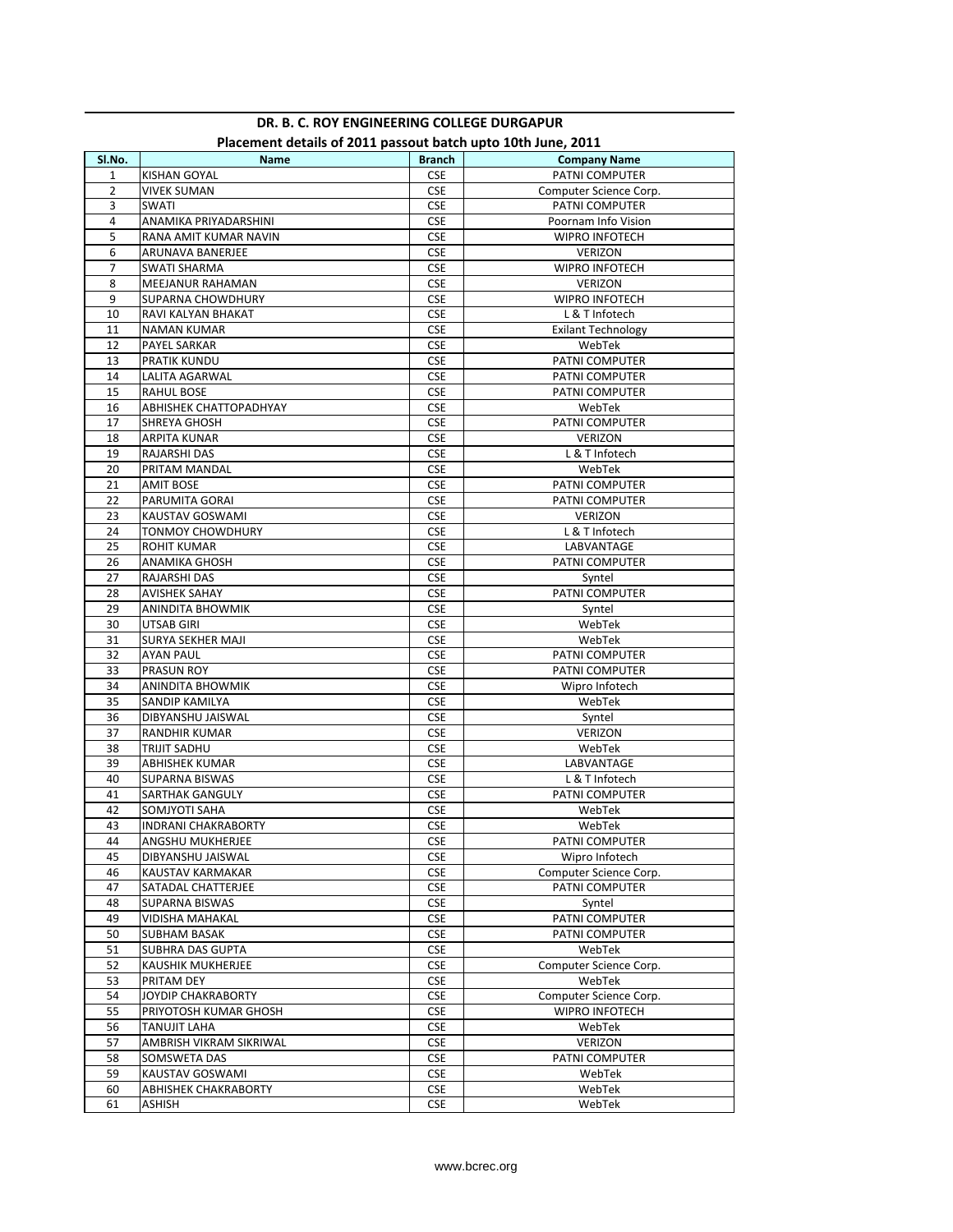| 62 | <b>PAYEL SARKAR</b>     | <b>CSE</b> | TECH MAHINDRA & MAHINDRA SATYAM  |
|----|-------------------------|------------|----------------------------------|
| 63 | SATABDI CHOWDHURY       | <b>CSE</b> | TECH MAHINDRA & MAHINDRA SATYAM  |
| 64 | <b>RAVI KUMAR</b>       | <b>CSE</b> | TECH MAHINDRA & MAHINDRA SATYAM  |
| 65 | <b>TANBIR HAMID</b>     | <b>CSE</b> | TECH MAHINDRA & MAHINDRA SATYAM  |
| 66 | <b>SUBHRA DAS GUPTA</b> | <b>CSE</b> | TECH MAHINDRA & MAHINDRA SATYAM  |
| 67 | PRIODEEP MUKHERJEE      | <b>CSE</b> | TECH MAHINDRA & MAHINDRA SATYAM  |
| 68 | <b>ANIRBAN BAGCHI</b>   | <b>CSE</b> | <b>WIPRO BPO</b>                 |
| 69 | SOUMYADEEP PAL          | <b>CSE</b> | <b>WIPRO BPO</b>                 |
| 70 | abhishek chakraborty    | <b>CSE</b> | ARJUN GROUP OF INDUSTRIES        |
| 71 | abhishek kumar          | <b>CSE</b> | <b>ARJUN GROUP OF INDUSTRIES</b> |
| 72 | anirban bagchi          | <b>CSE</b> | <b>ARJUN GROUP OF INDUSTRIES</b> |
| 73 | arijit sarkar           | <b>CSE</b> | <b>ARJUN GROUP OF INDUSTRIES</b> |
| 74 | arindam mukherjee       | <b>CSE</b> | <b>ARJUN GROUP OF INDUSTRIES</b> |
| 75 | arpita ghosh            | <b>CSE</b> | ARJUN GROUP OF INDUSTRIES        |
| 76 | arunava banerjee        | <b>CSE</b> | ARJUN GROUP OF INDUSTRIES        |
| 77 | ayan paul               | <b>CSE</b> | ARJUN GROUP OF INDUSTRIES        |
| 78 | bikash pal              | <b>CSE</b> | ARJUN GROUP OF INDUSTRIES        |
| 79 | daipayan dutta          | <b>CSE</b> | ARJUN GROUP OF INDUSTRIES        |
| 80 | joydip chakraborty      | <b>CSE</b> | <b>ARJUN GROUP OF INDUSTRIES</b> |
| 81 | kaushik mukherjee       | <b>CSE</b> | ARJUN GROUP OF INDUSTRIES        |
| 82 | kaustav goswami         | <b>CSE</b> | <b>ARJUN GROUP OF INDUSTRIES</b> |
| 83 | mustafa siraj           | <b>CSE</b> | ARJUN GROUP OF INDUSTRIES        |
| 84 | parinita kumari         | <b>CSE</b> | <b>ARJUN GROUP OF INDUSTRIES</b> |
| 85 | prasun roy              | <b>CSE</b> | ARJUN GROUP OF INDUSTRIES        |
| 86 | priyotosh kumar ghosh   | <b>CSE</b> | ARJUN GROUP OF INDUSTRIES        |
| 87 | saikat kumar mishra     | <b>CSE</b> | <b>ARJUN GROUP OF INDUSTRIES</b> |
| 88 | sandip kamilya          | <b>CSE</b> | ARJUN GROUP OF INDUSTRIES        |
| 89 | satabdi chowdhury       | <b>CSE</b> | <b>ARJUN GROUP OF INDUSTRIES</b> |
| 90 | satadal chatterjee      | <b>CSE</b> | ARJUN GROUP OF INDUSTRIES        |
| 91 | somjyoti saha           | <b>CSE</b> | ARJUN GROUP OF INDUSTRIES        |
| 92 | subham basak            | <b>CSE</b> | ARJUN GROUP OF INDUSTRIES        |
| 93 | subhra dasgupta         | <b>CSE</b> | ARJUN GROUP OF INDUSTRIES        |
| 94 | surajit chowdhury       | <b>CSE</b> | ARJUN GROUP OF INDUSTRIES        |
| 95 | tanbir hamid            | <b>CSE</b> | ARJUN GROUP OF INDUSTRIES        |
| 96 | utsab giri              | <b>CSE</b> | ARJUN GROUP OF INDUSTRIES        |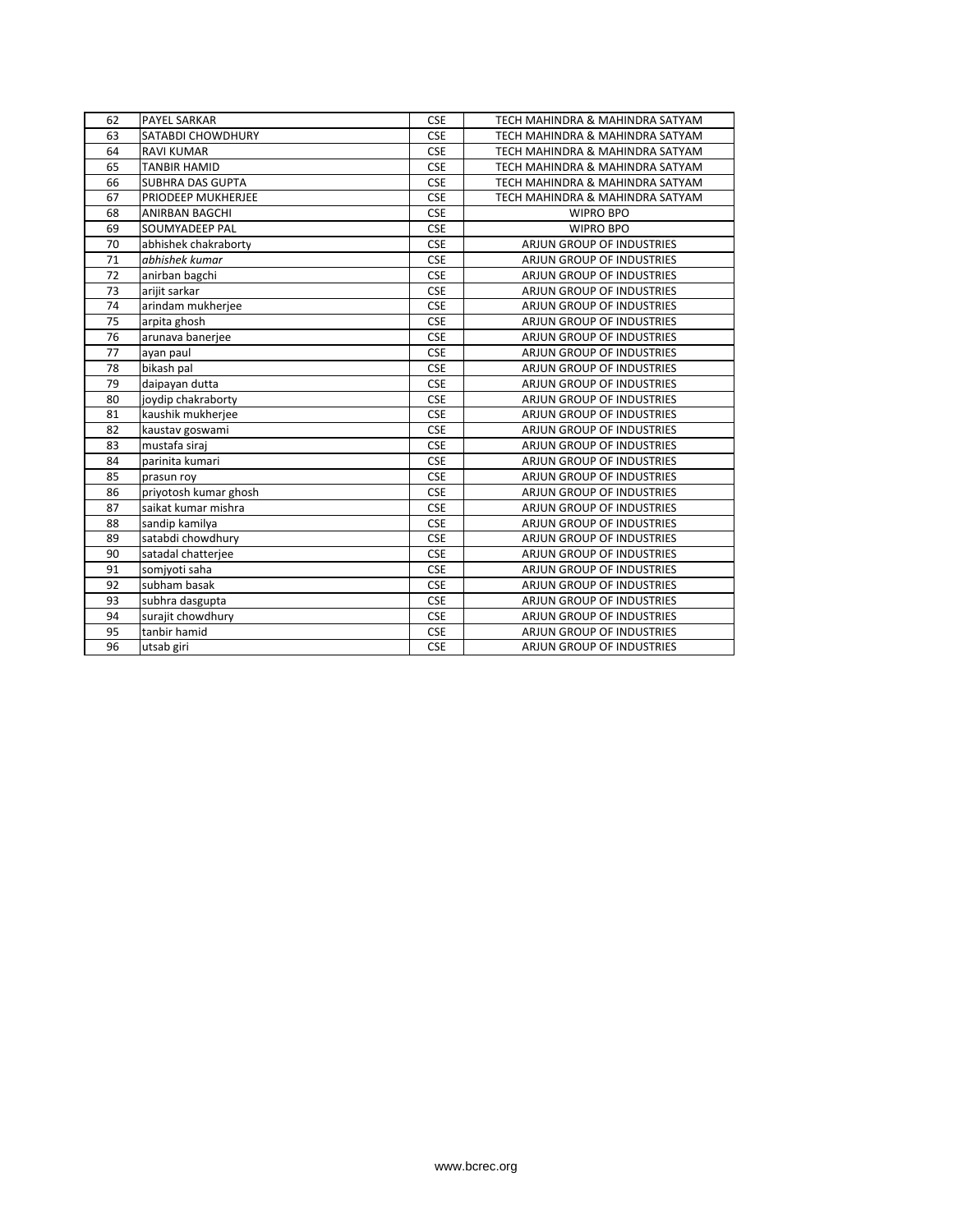| 97         | amrit chakraborty                 | IT                     | ARJUN GROUP OF INDUSTRIES        |
|------------|-----------------------------------|------------------------|----------------------------------|
| 98         | arijit saha                       | IT                     | ARJUN GROUP OF INDUSTRIES        |
| 99         | chandranath chatterjee            | IT                     | <b>ARJUN GROUP OF INDUSTRIES</b> |
| 100        | debanjan roy                      | IT                     | ARJUN GROUP OF INDUSTRIES        |
| 101        | dipankar ghosh                    | IT                     | ARJUN GROUP OF INDUSTRIES        |
|            |                                   |                        |                                  |
| 102        | dipayan goswami                   | IT                     | ARJUN GROUP OF INDUSTRIES        |
| 103        | dipti roy                         | IT                     | ARJUN GROUP OF INDUSTRIES        |
| 104        | kaushik rana                      | IT                     | ARJUN GROUP OF INDUSTRIES        |
| 105        | mohammad azharuddin               | IT                     | ARJUN GROUP OF INDUSTRIES        |
| 106        | niwas kumar singh                 | IT                     | ARJUN GROUP OF INDUSTRIES        |
| 107        | ranjan kumar                      | IT                     | ARJUN GROUP OF INDUSTRIES        |
| 108        | sandipan pal                      | IT                     | ARJUN GROUP OF INDUSTRIES        |
| 109        | shovan ghosh                      | IT                     | ARJUN GROUP OF INDUSTRIES        |
| 110        | VIKAS KUMAR SINGH                 | IT                     | Syntel                           |
| 111        | <b>DUSHYANT KUMAR</b>             | IT                     | WebTek                           |
| 112        | SAMPITA DEY                       | IT                     | PATNI COMPUTERS                  |
| 113        | <b>DEBASHIS MITRA</b>             | IT                     | Computer Science Corp.           |
| 114        | PAROMITA ROY                      | IT                     | Syntel                           |
| 115        | <b>BAMACHARAN KUNDU</b>           | IT                     | 4 Loops Solutions                |
| 116        | <b>SUJAY SUMAN DAS</b>            | IT                     | 4 Loops Solutions                |
| 117        | <b>HARSH VERMA</b>                | IT                     | <b>PATNI COMPUTERS</b>           |
| 118        | <b>INDRANIL BANERJEE</b>          | IT                     | L & T Infotech                   |
| 119        | <b>SUJAY SUMAN DAS</b>            | IT                     | Syntel                           |
| 120        | <b>ABHISHEK GANGULY</b>           | IT                     | WebTek                           |
| 121        | ANIRUDHA BANERJEE                 | IT                     | WebTek                           |
| 122        | <b>SMRITI GHOSH</b>               | IT                     | PATNI COMPUTERS                  |
| 123        | APARAJITA BISWAS                  | IT                     | <b>Exilant Technology</b>        |
| 124        | ANIRBAN MUKHERJEE                 | IT                     | LABVANTAGE                       |
| 125        | <b>DIPANKAR GHOSH</b>             | IT                     | WebTek                           |
| 126        | NILMANI GOSWAMI                   | IT                     | WebTek                           |
| 127        | SUNISTHA BHATTACHARYA             | $\mathsf{I}\mathsf{T}$ | WIPRO INFOTECH                   |
| 128        | <b>CHANDANA BORAL</b>             | IT                     | PATNI COMPUTERS                  |
| 129        | <b>SWARNENDU PAUL</b>             | IT                     | WebTek                           |
| 130        | <b>SANDIPAN PAL</b>               | $\mathsf{I}\mathsf{T}$ | WebTek                           |
| 131        | <b>KUNAL BAL</b>                  | IT                     | VERIZON                          |
| 132<br>133 | SOURAV SEN<br><b>AMRITA GHOSH</b> | $\mathsf{I}\mathsf{T}$ | <b>VERIZON</b><br>WIPRO INFOTECH |
| 134        | ABHISHEK CHATTOPADHYAY            | IT<br>IT               | PATNI COMPUTERS                  |
| 135        | <b>NEERAJ KUMAR</b>               | $\mathsf{I}\mathsf{T}$ | WebTek                           |
| 136        | NIVEDITA SINHA                    | IT                     | LABVANTAGE                       |
| 137        | RANJAN KUMAR                      | IT                     | WebTek                           |
| 138        | <b>ANKIT JAISWAL</b>              | IT                     | PATNI COMPUTERS                  |
| 139        | <b>AMRIT CHAKRABORTY</b>          | $\mathsf{I}\mathsf{T}$ | WebTek                           |
| 140        | MOHAMMAD AZHARUDDIN               | IT                     | WebTek                           |
| 141        | NIVEDITA SINHA                    | IT                     | ORACLE                           |
| 142        | DIPAYAN GOSWAMI                   | IT                     | Computer Science Corp.           |
| 143        | MONAMI MUKHOPADHYAY               | IT                     | PATNI COMPUTERS                  |
| 144        | DEBANJAN BANERJEE                 | IT                     | WebTek                           |
| 145        | <b>SUCHANDRA BASU</b>             | IT                     | WebTek                           |
| 146        | SOMANKA DAS                       | IT                     | WebTek                           |
| 147        | <b>BAMACHARAN KUNDU</b>           | IT                     | TECH MAHINDRA & MAHINDRA SATYAM  |
| 148        | <b>SUJAY SUMAN DAS</b>            | IT                     | TECH MAHINDRA & MAHINDRA SATYAM  |
| 149        | ANIRUDHA BANERJEE                 | IT                     | TECH MAHINDRA & MAHINDRA SATYAM  |
| 150        | ARIJIT SAHA                       | IT                     | TECH MAHINDRA & MAHINDRA SATYAM  |
| 151        | SHOVAN GHOSH                      | IT                     | TECH MAHINDRA & MAHINDRA SATYAM  |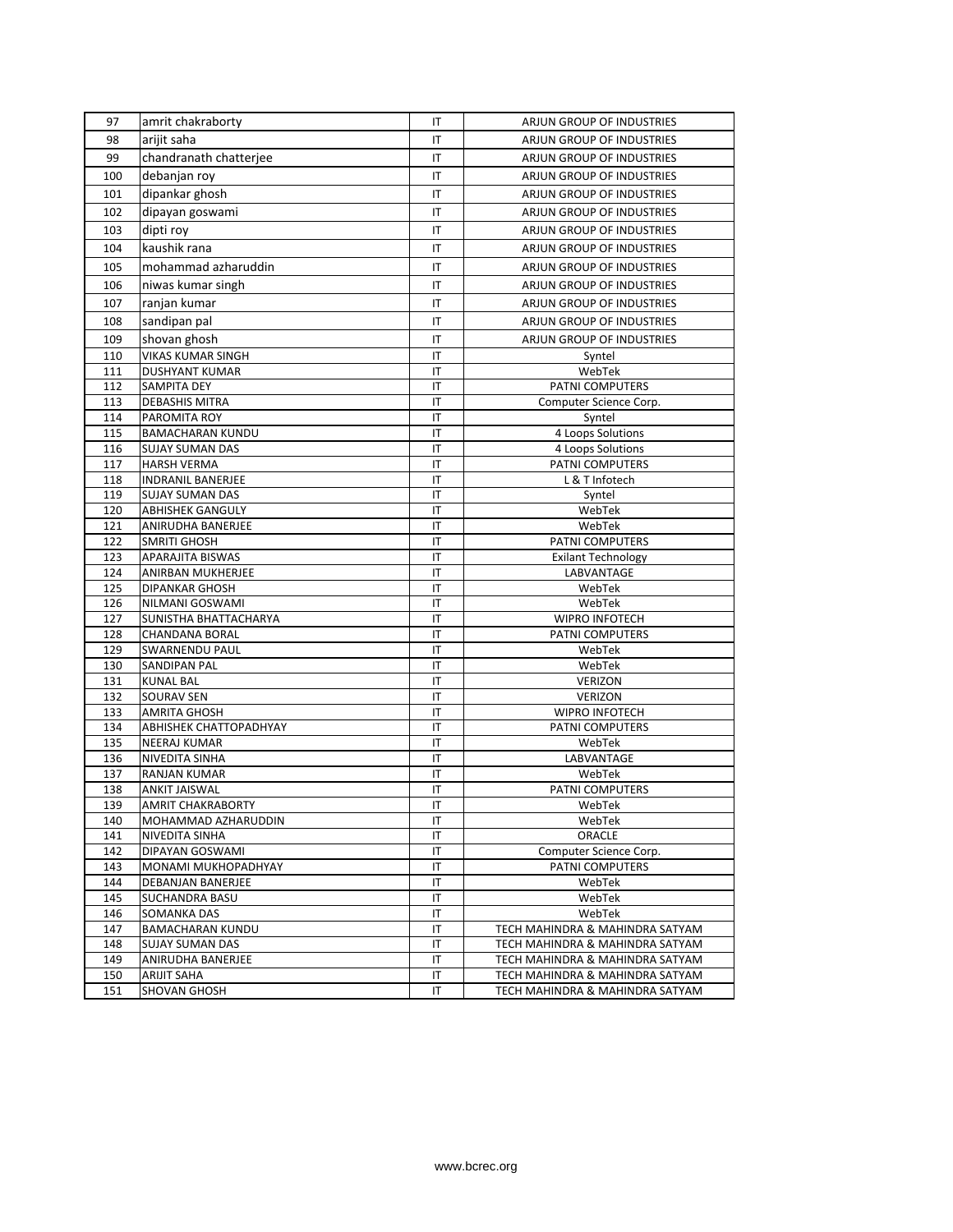| 152 | VIRVASAV                     | ECE        | SANKALP                         |
|-----|------------------------------|------------|---------------------------------|
| 153 | ABHISHEK JHA                 | ECE        | PATNI COMPUTERS                 |
| 154 | SHUBHAM KUMAR SINHA          | ECE        | WebTek                          |
| 155 | SAURABH MUKHERJEE            | <b>ECE</b> | PATNI COMPUTERS                 |
| 156 | <b>VIRENDRA ANAND</b>        | ECE        | PATNI COMPUTERS                 |
| 157 | MONALISA SAHA                | ECE        | PATNI COMPUTERS                 |
| 158 | <b>JHUMA DEY</b>             | ECE        | <b>PATNI COMPUTERS</b>          |
| 159 | RAHUL SENGUPTA               | ECE        | PATNI COMPUTERS                 |
| 160 | <b>JOYDEEP GUPTA</b>         | ECE        | PATNI COMPUTERS                 |
| 161 | UTSAV BOSE                   | <b>ECE</b> | PATNI COMPUTERS                 |
| 162 | PRIYANKA SUPRIT              | ECE        | WebTek                          |
| 163 | SOURAV DAS                   | ECE        | WebTek                          |
| 164 | <b>AYAN SARKAR</b>           | ECE        | WebTek                          |
| 165 | <b>KUNAL DUTTA</b>           | ECE        | <b>VERIZON</b>                  |
| 166 | NILADREE BHATTACHARJEE       | ECE        | <b>WIPRO INFOTECH</b>           |
| 167 | NARENDRA NATH GHOSH          | ECE        | PATNI COMPUTERS                 |
| 168 | SHILA MUKHERJEE              | ECE        | PATNI COMPUTERS                 |
| 169 | TUHIN GHOSH                  | ECE        | WebTek                          |
| 170 | MADHUMITA MAJI               | ECE        | <b>WIPRO INFOTECH</b>           |
| 171 | DEBAYAN NAG                  | ECE        | <b>WIPRO INFOTECH</b>           |
| 172 | SHATABDI DUTTA               | ECE        | <b>WIPRO INFOTECH</b>           |
| 173 | ANIK KUMAR SAMANTA           | ECE        | PATNI COMPUTERS                 |
| 174 | <b>JYOTI KUMARI</b>          | ECE        | <b>WIPRO INFOTECH</b>           |
| 175 | AVIK NANDI                   | ECE        | <b>WIPRO INFOTECH</b>           |
| 176 | SIDDHARTHA HAZRA             | ECE        | SANKALP                         |
| 177 | SHUBHRA KANTI LAHIRI         | ECE        | WebTek                          |
| 178 | PUSHPAL MONDAL               | ECE        | WebTek                          |
| 179 | <b>ANKAN PAL</b>             | ECE        | PATNI COMPUTERS                 |
| 180 | <b>USHASI KUNDU</b>          | ECE        | PATNI COMPUTERS                 |
| 181 | SAYAN CHAKRABARTY            | ECE        | WebTek                          |
| 182 | ANANDA ROY                   | ECE        | WebTek                          |
| 183 | SOUMYAJIT NANDI              | ECE        | VERIZON                         |
| 184 | KAUSTABH MUKHERJEE           | ECE        | WebTek                          |
| 185 | APURBA DEY                   | ECE        | <b>WIPRO INFOTECH</b>           |
| 186 | SOHOM KUMAR MITRA            | ECE        | WebTek                          |
| 187 | PRIYANKA BHATTACHARYA        | ECE        | <b>WIPRO INFOTECH</b>           |
| 188 | AVIK NANDI                   | ECE        | Syntel                          |
| 189 | SOUMYAJIT NANDI              | ECE        | WebTek                          |
| 190 | DEBAYAN MITRA                | ECE        | PATNI COMPUTERS                 |
| 191 | <b>ABHISEK SARKAR</b>        | <b>ECE</b> | PATNI COMPUTERS                 |
| 192 | KOYEL BANERJEE               | ECE        | PATNI COMPUTERS                 |
| 193 | PRIYADARSHEE                 | ECE        | SANKALP                         |
| 194 | PRASENJIT SHIT               | ECE        | WebTek                          |
| 195 | KUNAL DUTTA                  | ECE        | WebTek                          |
| 196 | DEBIPRASAD PATRA             | ECE        | WebTek                          |
| 197 | MEENAKSHI SARKAR             | ECE        | PATNI COMPUTERS                 |
| 198 | <b>ARGHA PAUL</b>            | ECE        | <b>WIPRO INFOTECH</b>           |
| 199 | VAQAR HUSSAIN RAFAT MERCHANT | ECE        | Syntel                          |
| 200 | FATIMA AMBARIN               | ECE        | PATNI COMPUTERS                 |
| 201 | <b>AYAN SARKAR</b>           | ECE        | TECH MAHINDRA & MAHINDRA SATYAM |
| 202 | <b>BIDISHA CHAUDHURY</b>     | ECE        | TECH MAHINDRA & MAHINDRA SATYAM |
| 203 | SAYAN CHAKRABARTY            | ECE        | TECH MAHINDRA & MAHINDRA SATYAM |
| 204 | KAUSTABH MUKHERJEE           | ECE        | TECH MAHINDRA & MAHINDRA SATYAM |
| 205 | VAQAR HUSSAIN RAFAT MERCHANT | ECE        | TECH MAHINDRA & MAHINDRA SATYAM |
| 206 | abhishek jha                 | ECE        | ARJUN GROUP OF INDUSTRIES       |
| 207 | abhishek sarkar              | ECE        | ARJUN GROUP OF INDUSTRIES       |
| 208 | amrita gorai                 | ECE        | ARJUN GROUP OF INDUSTRIES       |
| 209 | anik kr samanta              | ECE        | ARJUN GROUP OF INDUSTRIES       |
| 210 | ankan pal                    | ECE        | ARJUN GROUP OF INDUSTRIES       |
| 211 | argha paul                   | ECE        | ARJUN GROUP OF INDUSTRIES       |
| 212 | arundhati ghosh              | ECE        | ARJUN GROUP OF INDUSTRIES       |
| 213 | avinav pandey                | ECE        | ARJUN GROUP OF INDUSTRIES       |
| 214 | ayan sarkar                  | ECE        | ARJUN GROUP OF INDUSTRIES       |
| 215 | bidisha chaudhury            | ECE        | ARJUN GROUP OF INDUSTRIES       |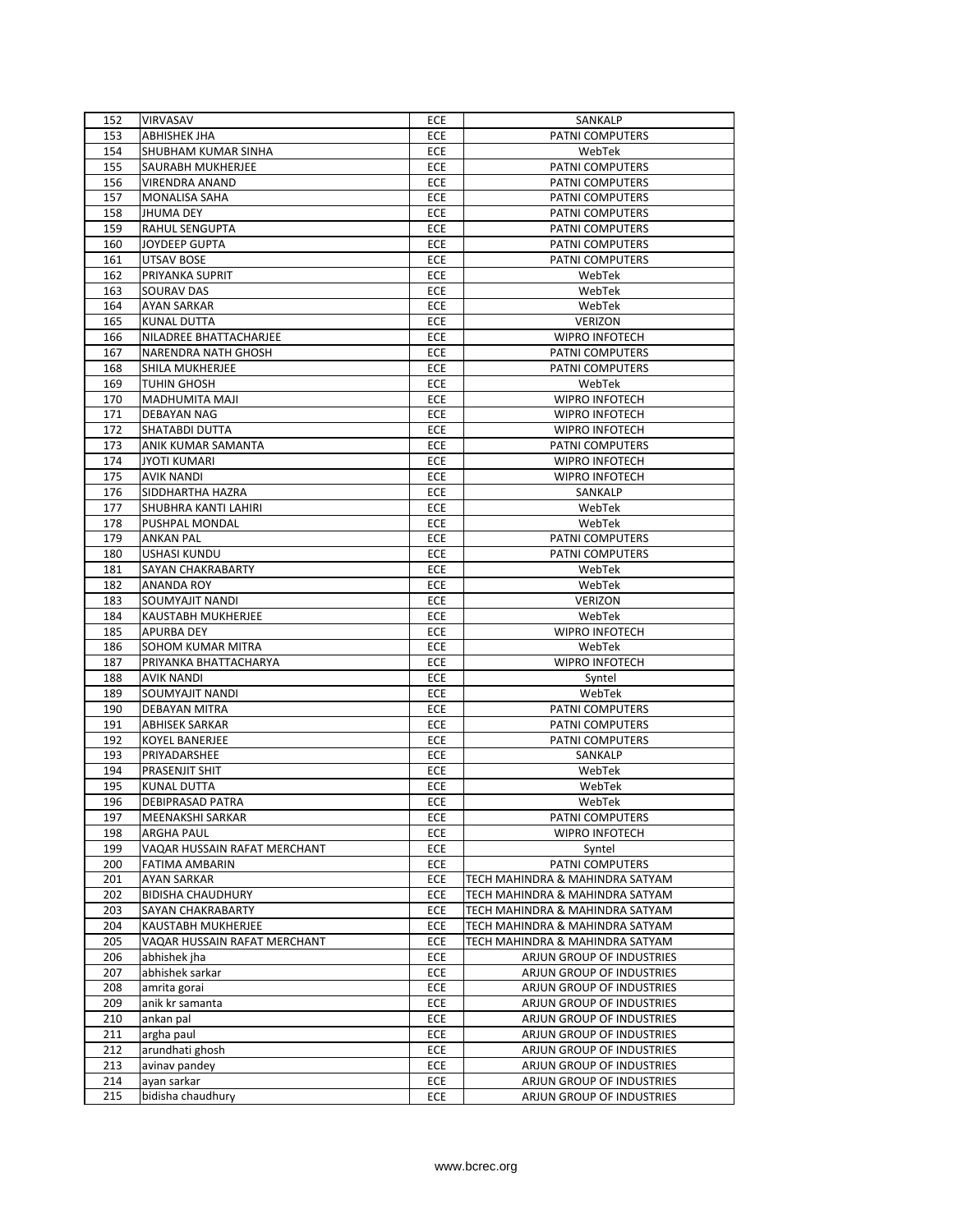| 216 | debayan nag            | ECE        | ARJUN GROUP OF INDUSTRIES        |
|-----|------------------------|------------|----------------------------------|
| 217 | debiprasad patra       | ECE        | <b>ARJUN GROUP OF INDUSTRIES</b> |
| 218 | debyan mitra           | ECE        | <b>ARJUN GROUP OF INDUSTRIES</b> |
| 219 | deepak kumar bhagat    | ECE        | <b>ARJUN GROUP OF INDUSTRIES</b> |
| 220 | dwaipayan dutta        | ECE        | <b>ARJUN GROUP OF INDUSTRIES</b> |
| 221 | joy banerjee           | ECE        | <b>ARJUN GROUP OF INDUSTRIES</b> |
| 222 | joydeep gupta          | <b>ECE</b> | <b>ARJUN GROUP OF INDUSTRIES</b> |
| 223 | neelotpal gogoi        | ECE        | ARJUN GROUP OF INDUSTRIES        |
| 224 | neha kumari            | ECE        | <b>ARJUN GROUP OF INDUSTRIES</b> |
| 225 | niladree bhattacharjee | ECE        | <b>ARJUN GROUP OF INDUSTRIES</b> |
| 226 | phalguni mondal        | ECE        | <b>ARJUN GROUP OF INDUSTRIES</b> |
| 227 | prasenjit shit         | ECE        | <b>ARJUN GROUP OF INDUSTRIES</b> |
| 228 | priyanka mukherjee     | ECE        | <b>ARJUN GROUP OF INDUSTRIES</b> |
| 229 | pushpal mondal         | ECE        | <b>ARJUN GROUP OF INDUSTRIES</b> |
| 230 | rahul chakraborty      | ECE        | <b>ARJUN GROUP OF INDUSTRIES</b> |
| 231 | rajeev kumar purvey    | ECE        | <b>ARJUN GROUP OF INDUSTRIES</b> |
| 232 | ravish narayan         | ECE        | <b>ARJUN GROUP OF INDUSTRIES</b> |
| 233 | satyajeet chowdhury    | ECE        | <b>ARJUN GROUP OF INDUSTRIES</b> |
| 234 | saurabh mukherjee      | ECE        | <b>ARJUN GROUP OF INDUSTRIES</b> |
| 235 | saurav kumar           | ECE        | <b>ARJUN GROUP OF INDUSTRIES</b> |
| 236 | sayan chakrabarty      | ECE        | ARJUN GROUP OF INDUSTRIES        |
| 237 | shubham kumar sinha    | ECE        | <b>ARJUN GROUP OF INDUSTRIES</b> |
| 238 | shubhra kanti lahiri   | ECE        | <b>ARJUN GROUP OF INDUSTRIES</b> |
| 239 | soumyajit nandi        | ECE        | <b>ARJUN GROUP OF INDUSTRIES</b> |
| 240 | sourav das             | ECE        | ARJUN GROUP OF INDUSTRIES        |
| 241 | suman bhattacharjee    | ECE        | <b>ARJUN GROUP OF INDUSTRIES</b> |
| 242 | suman nandi            | ECE        | <b>ARJUN GROUP OF INDUSTRIES</b> |
| 243 | sumit kumar            | ECE        | <b>ARJUN GROUP OF INDUSTRIES</b> |
| 244 | utsav bose             | ECE        | <b>ARJUN GROUP OF INDUSTRIES</b> |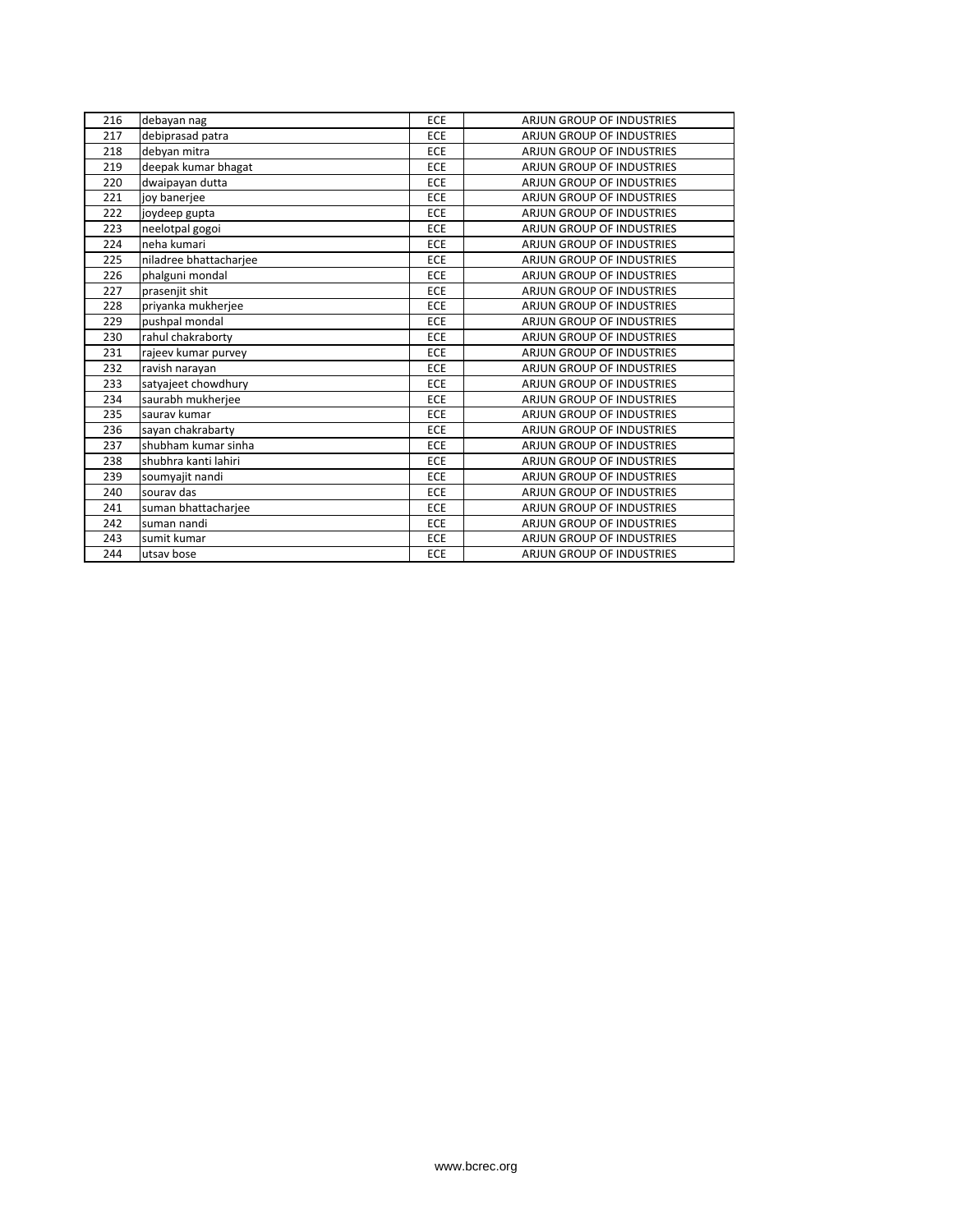| 245 | <b>SHISHIR JHA</b>          | <b>EIE</b> | <b>JOHNSON CONTROL</b>          |
|-----|-----------------------------|------------|---------------------------------|
| 246 | MIHIR KUMAR CHOUDHARY       | <b>EIE</b> | PATNI COMPUTERS                 |
| 247 | <b>ROBIN KUMAR</b>          | EIE        | <b>ESSAR GROUP</b>              |
| 248 | <b>CHANDAN KUMAR SHARMA</b> | EIE        | PATNI COMPUTERS                 |
| 249 | <b>SAJAL BISWAS</b>         | EIE        | PATNI COMPUTERS                 |
| 250 | DEBANJALI PAL               | EIE        | PATNI COMPUTERS                 |
| 251 | <b>RAUNAK PALIT</b>         | EIE        | PATNI COMPUTERS                 |
| 252 | SAURABH KUMAR               | EIE        | PATNI COMPUTERS                 |
| 253 | <b>SUKANTA MONDAL</b>       | EIE        | WebTek                          |
| 254 | ARPITA SARKAR               | EIE        | WebTek                          |
| 255 | <b>ROBIN KUMAR</b>          | EIE        | WebTek                          |
| 256 | <b>BIDISHA MAHANTI</b>      | EIE        | PATNI COMPUTERS                 |
| 257 | SANGEETA PATTANAYAK         | EIE        | WebTek                          |
| 258 | AISWARYA NARAYANAN          | EIE        | PATNI COMPUTERS                 |
| 259 | SOURAV BASU ROY             | EIE        | PATNI COMPUTERS                 |
| 260 | <b>SOUMEN BANERJEE</b>      | EIE        | PATNI COMPUTERS                 |
| 261 | RAHUL CHATTERJEE            | EIE        | PATNI COMPUTERS                 |
| 262 | SOMNATH SENGUPTA            | EIE        | <b>VERIZON</b>                  |
| 263 | PRAMIT KUMAR BASU           | <b>EIE</b> | ORACLE                          |
| 264 | ROSHNI TALUKDAR             | EIE        | PATNI COMPUTERS                 |
| 265 | SOUMYADEEP PAL              | <b>EIE</b> | WebTek                          |
| 266 | <b>SNEHA GUTGUTIA</b>       | EIE        | PATNI COMPUTERS                 |
| 267 | SAURAV KUMAR                | EIE        | <b>ESSAR GROUP</b>              |
| 268 | VINITA NIRMAL KUMAR         | EIE        | PATNI COMPUTERS                 |
| 269 | KAMALDIP KAUR               | EIE        | WebTek                          |
| 270 | <b>MANMIT SINGH</b>         | EIE        | <b>VERIZON</b>                  |
| 271 | SOUMYADIPTA SINHA           | <b>EIE</b> | WebTek                          |
| 272 | <b>SHRUTI KALIA</b>         | EIE        | PATNI COMPUTERS                 |
| 273 | ROSHNI TALUKDAR             | EIE        | SANKALP                         |
| 274 | SAURAV KUMAR                | EIE        | Syntel                          |
| 275 | <b>AMIT KUMAR SINGH</b>     | EIE        | TECH MAHINDRA & MAHINDRA SATYAM |
| 276 | NILANJAN BHATTACHARYA       | EIE        | TECH MAHINDRA & MAHINDRA SATYAM |
| 277 | <b>ANKIT CHAKRABORTY</b>    | <b>EIE</b> | TECH MAHINDRA & MAHINDRA SATYAM |
| 278 | <b>ARPITA SARKAR</b>        | EIE        | TECH MAHINDRA & MAHINDRA SATYAM |
| 279 | <b>ANIMESH DAS</b>          | EIE        | TECH MAHINDRA & MAHINDRA SATYAM |
| 280 | <b>SUBHRO SEN</b>           | <b>EIE</b> | TECH MAHINDRA & MAHINDRA SATYAM |
| 281 | abhijit mukherjee           | EIE        | ARJUN GROUP OF INDUSTRIES       |
| 282 | abhishek senity             | <b>EIE</b> | ARJUN GROUP OF INDUSTRIES       |
| 283 | amit kumar singh            | <b>EIE</b> | ARJUN GROUP OF INDUSTRIES       |
| 284 | animesh das                 | EIE        | ARJUN GROUP OF INDUSTRIES       |
| 285 | ankit chakraborty           | <b>EIE</b> | ARJUN GROUP OF INDUSTRIES       |
| 286 | biplab mukherjee            | EIE        | ARJUN GROUP OF INDUSTRIES       |
| 287 | biswanath kundu             | EIE        | ARJUN GROUP OF INDUSTRIES       |
| 288 | chanchal patra              | EIE        | ARJUN GROUP OF INDUSTRIES       |
| 289 | debanjali pal               | EIE        | ARJUN GROUP OF INDUSTRIES       |
| 290 | dipayan roy                 | EIE        | ARJUN GROUP OF INDUSTRIES       |
| 291 | hirak misra                 | EIE        | ARJUN GROUP OF INDUSTRIES       |
| 292 | nihar mondal                | EIE        | ARJUN GROUP OF INDUSTRIES       |
| 293 | rahul                       | EIE        | ARJUN GROUP OF INDUSTRIES       |
| 294 | rahul chatterjee            | EIE        | ARJUN GROUP OF INDUSTRIES       |
| 295 | rajesh kumar                | EIE        | ARJUN GROUP OF INDUSTRIES       |
| 296 |                             |            | ARJUN GROUP OF INDUSTRIES       |
| 297 | sabbir hossain              | EIE        | ARJUN GROUP OF INDUSTRIES       |
| 298 | sajal biswas                | EIE<br>EIE | ARJUN GROUP OF INDUSTRIES       |
|     | shovan santra               |            |                                 |
| 299 | shruti bera                 | EIE        | ARJUN GROUP OF INDUSTRIES       |
| 300 | soumyadipta sinha           | EIE        | ARJUN GROUP OF INDUSTRIES       |
| 301 | sukanta mondal              | EIE        | ARJUN GROUP OF INDUSTRIES       |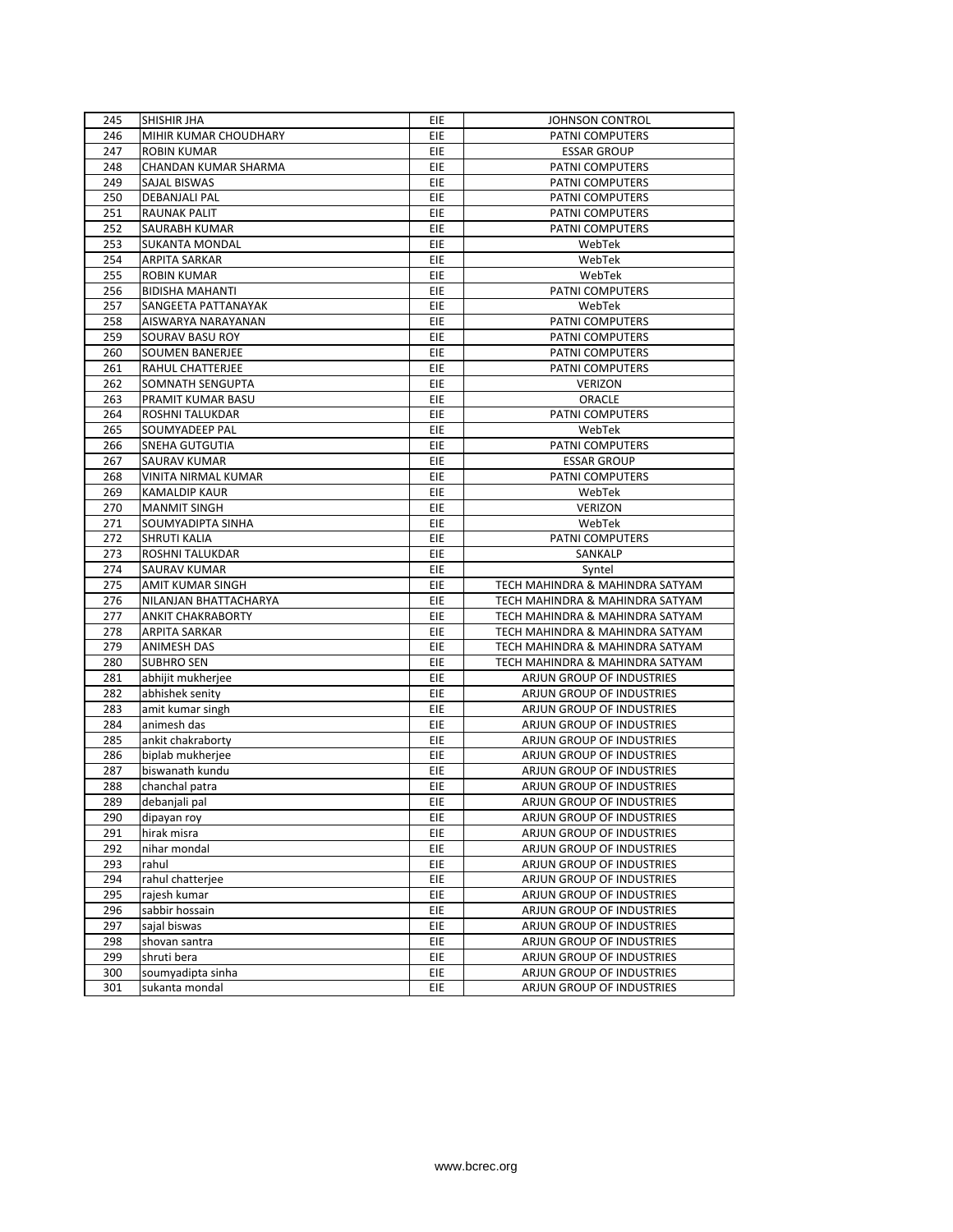| 302        | debasis halder             | EE | ARJUN GROUP OF INDUSTRIES       |
|------------|----------------------------|----|---------------------------------|
| 303        | kailash bauri              | EE | ARJUN GROUP OF INDUSTRIES       |
| 304        | sanjib sarkar              | EE | ARJUN GROUP OF INDUSTRIES       |
| 305        | uddipan paul               | EE | ARJUN GROUP OF INDUSTRIES       |
| 306        | <b>KAVITA KUMARI</b>       | EE | <b>ITD Cementetion</b>          |
| 307        | SHYAMDEV CHOUDHARY         | EE | Vijay Electricals               |
| 308        | RITUPARNA RAY              | EE | <b>ITD Cementetion</b>          |
| 309        | <b>APARAJITA MUKHERJEE</b> | EE | PATNI COMPUTERS                 |
| 310        | UCHCHAL BANDYOPADHYAY      | EE | <b>ITD Cementation</b>          |
| 311        | <b>ANINDYA NANDY</b>       | EE | Syntel                          |
| 312        | <b>ANIRBAN BANERJEE</b>    | EE | PATNI COMPUTERS                 |
| 313        | <b>KRISHNA SWARUP ROY</b>  | EE | Vijay Electricals               |
| 314        | <b>UDDIPAN PAUL</b>        | EE | SEW Infrastructure              |
| 315        | <b>SUBRATA SINGHA ROY</b>  | EE | <b>ITD Cementation</b>          |
| 316        | SANTANU DARIPA             | EE | Vijay Electricals               |
| 317        | <b>SOURABH PAITANDI</b>    | EE | SEW Infrastructure              |
| 318        | <b>KOUSTUV BASU</b>        | EE | PATNI COMPUTERS                 |
| 319        | SOUMYA ROY                 | EE | Syntel                          |
| 320        | SAYANDEEP ROY MUNSHI       | EE | Vijay Electricals               |
| 321        | <b>VISHAL ANAND</b>        | EE | <b>ITD Cementation</b>          |
| 322        | <b>VIVEK ANAND</b>         | EE | SEW Infrastructure              |
| 323        | <b>SWATI SUMAN</b>         | ME | Jai Balaji                      |
| 324        | <b>RISHI KUMAR</b>         | ME | L&T Limited                     |
| 325        | <b>NAND KISHORE SINGH</b>  |    |                                 |
|            | <b>RAHUL KUMAR</b>         | ME | <b>ITD Cementation</b>          |
| 326<br>327 | <b>MANI KANT</b>           | ME | SEW Infrastructure              |
|            |                            | ME | SEW Infrastructure              |
| 328        | RAMENDRA PRATAP PANDEY     | ME | <b>KEC International</b>        |
| 329        | <b>RAJDEEP ROY</b>         | ME | L&T Limited                     |
| 330        | ABHISHEK KUMAR SINHA       | ME | <b>KEC International</b>        |
| 331        | <b>NIRAJ KUMAR</b>         | ME | SEW Infrastructure              |
| 332        | <b>ARANYAK CHAKRAVARTY</b> | ME | SEW Infrastructure              |
| 333        | <b>BRITI SEN</b>           | ME | <b>VA-TECH WABAG</b>            |
| 334        | <b>AGNIBESH DAS</b>        | ME | SEW Infrastructure              |
| 335        | SOURAV MANNA               | ME | <b>ALSTOM</b>                   |
| 336        | MIR MAHAMMAD FARIDUDIN     | ME | SEW Infrastructure              |
| 337        | MIRJA JARMAN HOSSEN        | ME | Astha Energy Services Pvt. Ltd. |
| 338        | <b>BHASKAR CHAKRABORTY</b> | ME | Godrej & Boyce                  |
| 339        | <b>ARIJIT SEN</b>          | ME | <b>ITD Cementation</b>          |
| 340        | <b>PUSHAN DEB</b>          | ME | <b>ALSTOM</b>                   |
| 341        | <b>ABHINAV GAUTAM</b>      | ME | Petron Civil Engineering Ltd.   |
| 342        | ANIRBAN GHOSH              | ME | <b>ITD Cementation</b>          |
| 343        | RAKESH BANDYOPADHYAY       | ME | Petron Civil Engineering Ltd.   |
| 344        | <b>SOUVIK SAHA</b>         | ME | L&T Limited                     |
| 345        | SUBHASH CHANDRA LAIK       | ME | <b>ITD Cementation</b>          |
| 346        | <b>SUJOY BANIK</b>         | ME | <b>ITD Cementation</b>          |
| 347        | <b>ANIRBAN AICH</b>        | ME | Enmas GB Power                  |
| 348        | PRAMOD KUMAR SHARMA        | ME | Astha Energy Services Pvt. Ltd. |
| 349        | SK JABIRUDDIN              | ME | <b>ITD Cementation</b>          |
| 350        | MD TAUSIF AHMAD            | ME | <b>ITD Cementation</b>          |
| 351        | MAHENDRA RAGHUPATRUNI      | ME | Godrej & Boyce                  |
| 352        | SNEHANGSHU CHAKRABARTY     | ME | Petron Civil Engineering Ltd.   |
| 353        | SHUBHRAJYOTI DE            | ME | Godrej & Boyce                  |
| 354        | <b>SOMNATH SINGHA</b>      | ME | Jai Balaji                      |
| 355        | SAIBAL GOSWAMI             | ME | Daikin Airconditioning          |
| 356        | SANKHA ROY                 | ME | DURGAPUR CEMENT                 |
| 357        | <b>SOURAV HALDER</b>       | ME | <b>DURGAPUR CEMENT</b>          |
| 358        | MIR MAHAMMAD FARIDUDIN     | ME | ARJUN GROUP OF INDUSTRIES       |
| 359        | PARTHA MONDAL              | ME | ARJUN GROUP OF INDUSTRIES       |
| 360        | <b>RISHI KUMAR</b>         | ME | ARJUN GROUP OF INDUSTRIES       |
|            |                            |    |                                 |
| 361        | PARTHA SARKAR              | ME | <b>PATTON</b>                   |